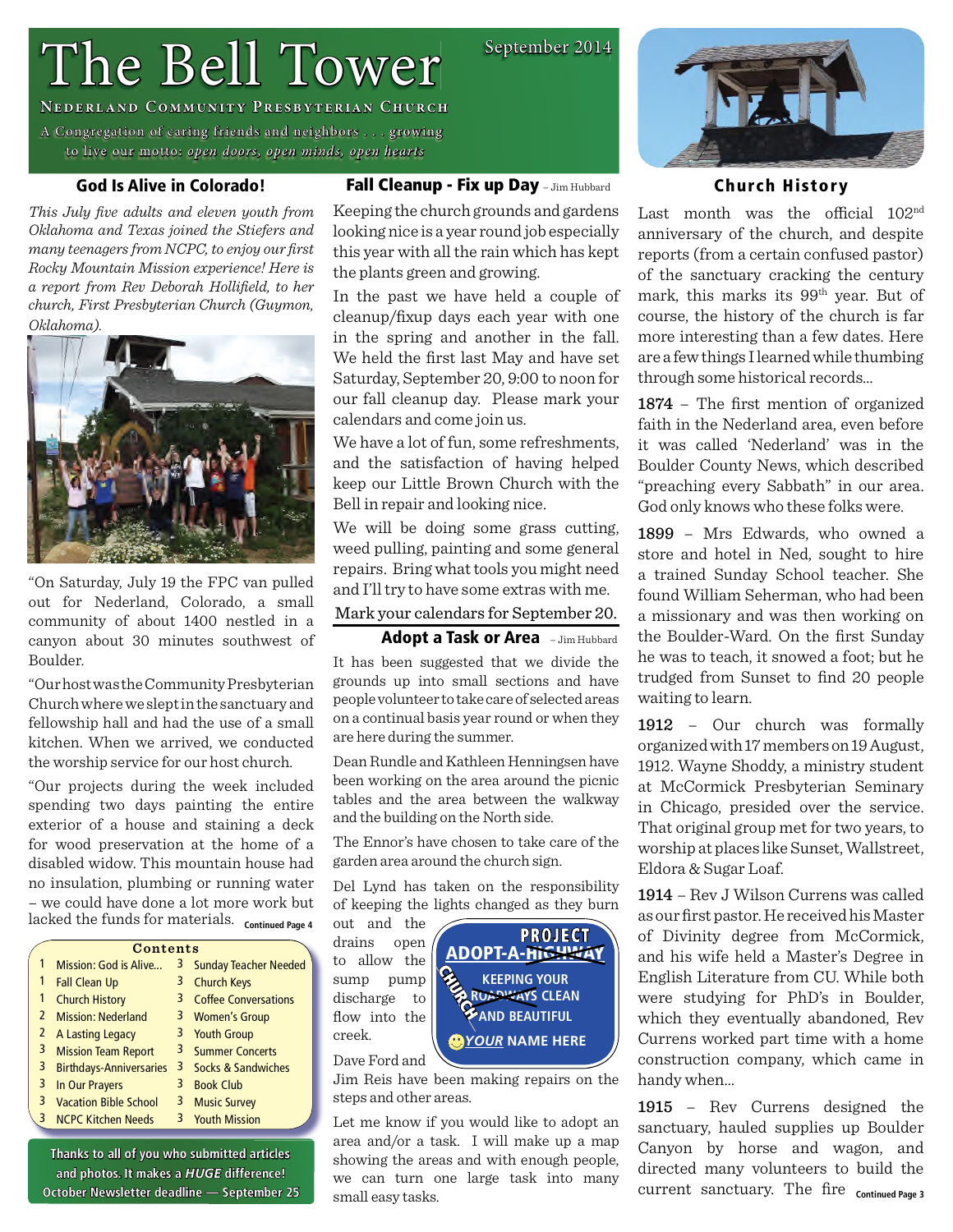#### Mission: Nederland

– Barbara Lawlor

[In late July], a group of young adults came to Nederland on a mission trip to help local residents and non-profit organizations with some of their needs. Wes Stiefer organized the trip with the help of Hansen Wendlandt and the Nederland Community Presbyterian Church.

Stiefer, now a Nederland resident, says the project, *God is Alive in Colorado,* is one of 21 mission trips he has organized. There were 13 volunteers from Oklahoma, three from Texas, and 11 from the NCPC, as well as abundant help from the community.

The volunteers were housed at the NCPC, sleeping on air mattresses on the floor and



A Little Church — A Lasting Legacy

The Sunday worship service on August 24 focused on the 100<sup>th</sup> anniversary of the NCPC sanctuary; albeit a year early.

In his welcoming remarks as liturgist, Michael O'Neill listed a number of towns that were prominent enough to be on 1895 Rand McNally map of Colorado and Boulder County: Caribou, Nederland, Sugar Loaf, Sunset, Altona, Hygiene, and Tungsten. In the early twentieth century, only one of these towns had a church: *Nederland*.



Today, only one of these communities remains as an incorporated town: *Nederland*. The others are only memories or small concentrations of people identified for statistical purposes by the U.S. Census Bureau as a *census designated place*.

Michael's point was quite obvious: a church makes a profound difference in a small, often struggling, community. †

Did those folks who initially gathered together to form a congregation know this? Or were they just like-minded people seeking guidance and learning for themselves and their children?

showering at the Gilpin County Recreation Center for a discounted fee. Local families hosted meals for the group.

The mission itself involved helping a senior resident whose home in Coal Creek Canyon needed work in order to be ready for winter.

In the time they were here, the volunteers scraped and painted the exterior of the CCC house, sanded and painted the deck, and cut and hauled kindling and firewood for the winter.

At the home of an elderly couple in Nederland, the group raked, cleaned the yard, pulled weeds, removed dead branches and trees, and prepped a sidewalk for gravel delivery. They even washed the windows.

During the week, the group moved and sorted

books in preparation for the Nederland Community Library Book Sale. They sorted and organized food and did general cleaning and maintenance for the Nederland Food Pantry.

Nineteen workers can get a lot done in a short amount of time. These visitors also worked on the trail from the pedestrian trail to Chipeta Park, hauling 123 wheelbarrow loads of road base and rock to fill in the path where it had eroded. They also re-sloped and raised parts of the trail to combat future erosion.

Stiefer says the trip was a success. "I hope this is just the beginning. "We hope to come back and help two or three families next year."

[reprint: *The Mountain Ear,* with permission]



Did the miners who helped construct our sanctuary know they were building a lasting legacy in the Nederland community? Or were they just focused on having a safe, affordable place to sleep when not working?

Regardless of the facts and stories, today you and I benefit from the vision, perseverance and work of those who came before us.

Let's keep this in mind when we gather for worship, fellowship and all the other activities in and of our church and community.

Let's think about it when we are invited to participate in the work and mission of our church, and not just remain a name on the membership roll.

Let's consider it when the annual stewardship letters arrive in a couple months and we may feel challenged by our church's need for us to contribute our time, talent and, yes, *cash*; it does take real money to pay our pastor, to pay the bills and to contribute to other needs in our broader community.

As individuals, most of us will be long forgotten and our names unrecognized in a hundred years. It's our associations with the broader community we live in that enable us to pool our energies for the greater good and, as a result, contribute to a legacy for the benefit of those who come after.

Consider this: In 2115 when folks look back a hundred years will the town still be here; the congregation; the church?

The answers to these questions are in our hands. All our choices ripple consequences. What are we choosing? What *work* engages our hands and minds? Does it reflect **His** work? If not, why not?

Such questions beget others. For example, can we pool our energies to create with conscious intention a legacy for those following after? Think and reflect on it. More next month. - Editor ( † Okay, we know what Realtors, retailers and restauranteurs would probably say,*"It's location, location, location!")*

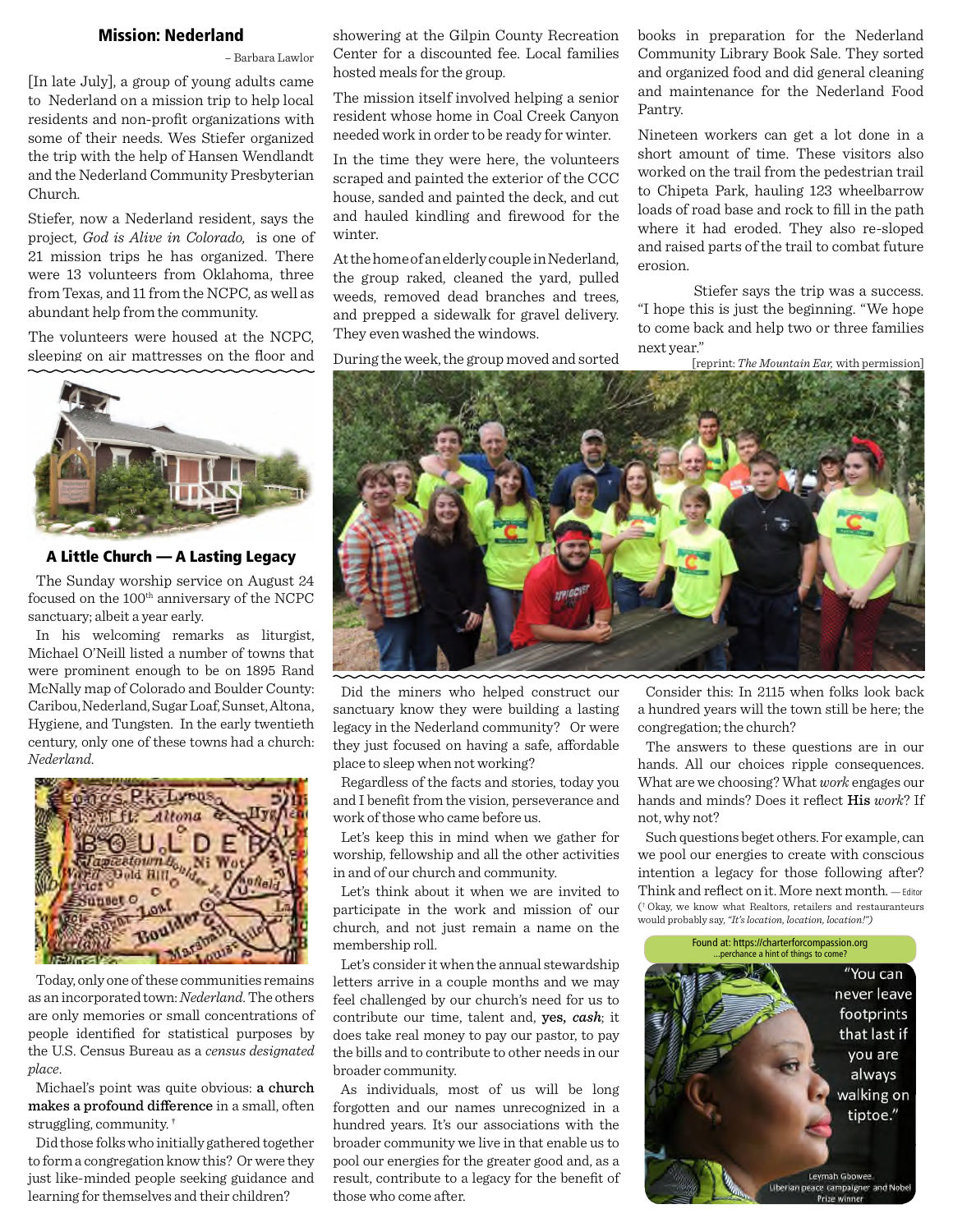#### Church History **Continued from Page 1**

department donated the bell. The back of the sanctuary held a small kitchen, coal stove, and two Sunday School rooms.

1918-1921 - Fires, influenza, and shuttered mills broke the town. The population plummeted some 90%, and the church had to let go of its second minister, Rev. J C Smith. Regular Sunday worship discontinued in 1919, but still, the Ladies Aid society made sure there was a Sunday School for children, and somehow raised enough money to repair the roof!

1920's and 1930's – The church was no longer in communication with the national denomination, nor did we have elders. Worship was sporadic, really only held whenever any pastor came through the area. (We even had a Rabbi lead worship during the summers of 1933- 1934.) In all formal respects, the church was dead. And yet…

1929-1931 – The Ladies Aid society started a program to give each child in town a Christmas package with an apple,

## Mission team

The costs for housing within our community are rising as the economy improves, and this includes rental housing. This is forcing some of the clients of the Food Pantry to move to less expensive areas, or possibly having to live on the streets. Of course this can also make it more difficult for these folks to retain current employment due to increased commuting costs, or make it more difficult to obtain employment due to the necessity of having to move further away from urban areas where there are jobs, to where housing costs are less.

The Food Pantry's Executive Director, along with a small group of others from within our community including Pastor Hansen Wendlandt, is working on identifying means to expand housing for low income families and individuals within our community. As more information becomes available it'll be communicated to everyone.

The Food Pantry has generally worked closely with the Nederland Clothing Closet, and we're expecting to expand this relationship so we can better serve the food and clothing needs within

orange candy, and bag of nuts.

1932 – Children's Sunday School continued, and now an adult Bible Class started, probably all men.

1939 – With new, energetic women on the Ladies Aid society, and with the help of the active Bible Class, the little kitchen (where the back four pews are now) received running water.

1940 – New elders were elected, and the Rev William Marshall was called to serve.

1949– After 30 yearsoflivingthroughthe hearts and hard work of the community, the church was formally re-organized 15 May, with 30 members and Rev. E M Steen presiding.

1954 – Rev Allen Swan was installed to serve NCPC and Valmont Community Presbyterian in south Boulder. Rev Swan stopped back through town last fall.

1963-1973 – The longest serving minister in NCPC history was Rev Don Snavely. He led the Boy Scout Troop, served as volunteer fire chief, and brought

our community. The Clothing Closet currently does not have a Board of Directors and has extremely limited options for obtaining grants or any other monetary support. Our hope is that as we grow our relationship we can improve the options for the clothing closet resulting in improved service for our common clients.

The Food Pantry is nearing completion of a web site that'll better communicate our mission and provide an easy opportunity for people to donate to the Food Pantry.

In addition, the Food Pantry now has an  $\alpha$ ) official phone number, 720-418-0892, that'll connect callers with the Executive Director, Chris Current.

Finally plans are already underway for the fund raiser in 2015, tentatively scheduled for Feb 22, 2015, that'll include a chili supper and a sock hop.

— Dennis Whalen, *Mission Elder*



*We're On the road again Just can't wait to get on the road again The life we love is doing mission with our friends And we just can't wait to get on the road again*

Continued on Page 5 — **Youth On the Move** — Check it out!

youth groups from around the country to do work projects in the summer.

1972 – The new fellowship hall was completed, with most of the work done by volunteers, from church and town.

1970's – NCPC started its strong relationship with St Rita's Catholic. We held VBS together for the first time in 1970. Our joint youth program flourished under Rev Warren Muller, who began in 1974. With the larger fellowship hall, we needed to replace our small coal furnace (where the office is now) and gave it to St Rita's. And of course we worked together to start what would become the Food Pantry. Our churches even shared a Newsletter from 1977-1980, called the All Together!

1980 – NCPC and St Ritas led a community effort to bring a Laotian refugee family to America. The last we heard (in 1988) the Thaos were living comfortably in California.

 $2015$  – We will celebrate our actual  $100<sup>th</sup>$ year in the sanctuary!

**— Hansen**





Violet Aandres and Rich Deubel; Judy Anderson; the family of Robert Davis; Dave Felkley; Justine Irwin; Rita Justice;

Atashnaa Medicine Shield; Karen Moss; Dean Rundle and family; Rhonda Skeie and her brother Steve Holland; Ryan McCauley; Gail and David Skinner; Kent Snow; Megan Stadele and her parents; Joye Stanich; Jerry and Margaret Ward; Pam White; love and consideration within the church and denomination; for those who are unable to worship with us regularly; for those serving in the military; Isaiah and other foster children waiting for a family.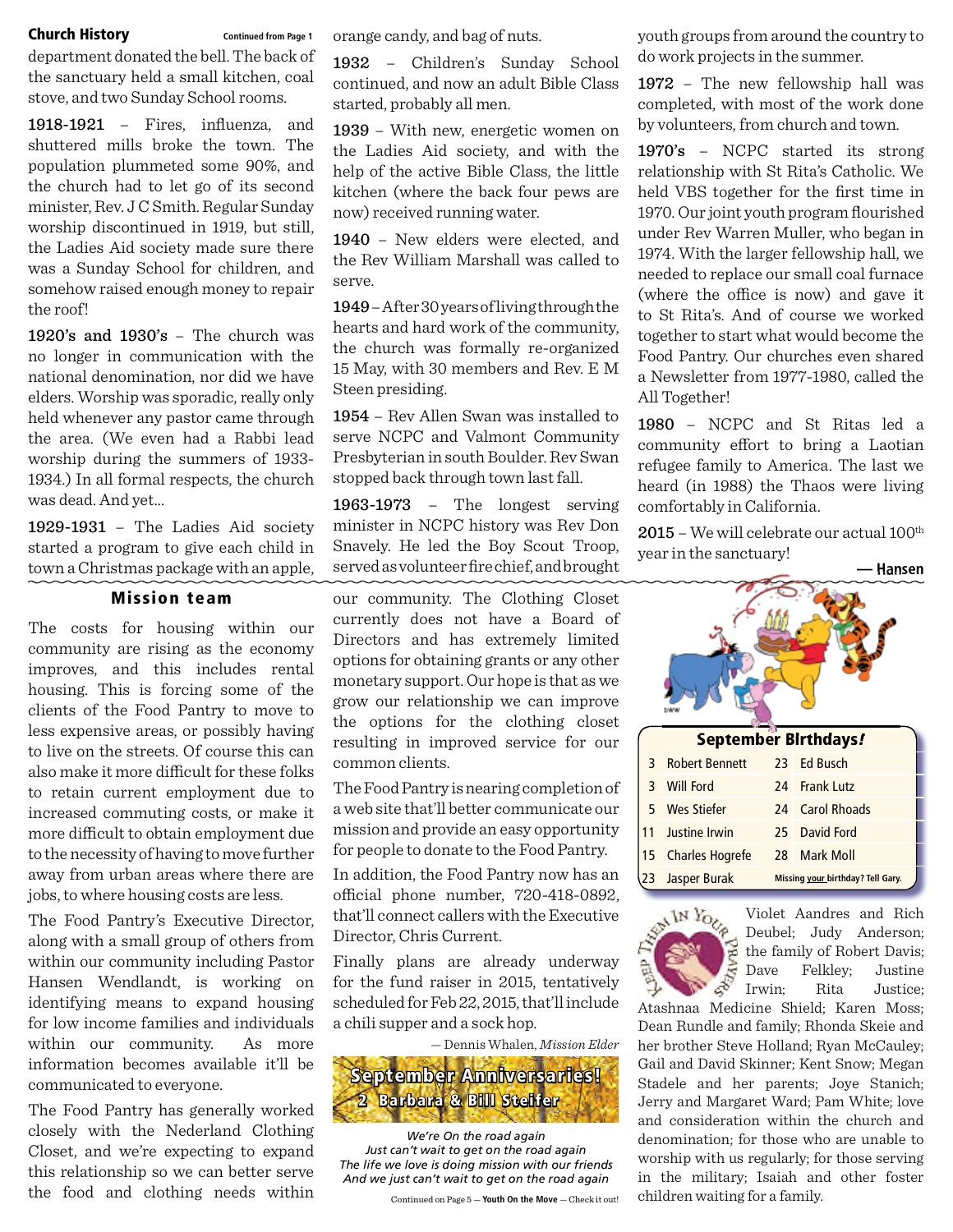## Vacation Bible School

*Summer time with God*

— Barbara Lawlor [reprint: *The Mountain Ear*, with permission]

Nederland's three churches, Calvary Chapel, Nederland Community Presbyterian Church, and St. Rita's Catholic Church join hands every summer to create the Vacation Bible Study camp. This year the theme was "Living in God's Time," which looked into the Christian holidays of Advent, Christmas, Lent, Easter, and Pentecost.

Up to 14 children attended this year's camp and eight regular helpers prepared snacks and helped with organizing projects and daily activities. Three of these leaders from the Highlands Camp spent the week in the historic Cardinal townsite.

Third graders and up participated in the afternoon mission projects, which meant some residents had their windows washed and their firewood stacked. The kids helped senior citizens with chores that needed to be done and they washed windows at the Carousel, which was their favorite activity during the week. They all had a chance to ride the Carousel in the brilliant light shining through the recently cleaned windows.

It was a fun time for those who attended, it was also a time for considering the stories in the Bible and relating them into their everyday life.



#### Coffee and Conversation

Every Thursday, 9 am, at *The Train Cars* back room, everyone is invited for coffee and conversation about life, faith, church and everything in between.

**Women's Group** meets the first Sunday of each month at 4 pm. All women are welcome, whether you want to share a margarita or just some laughs with new church friends! This month, 7 September at Sundance.

## Youth Group

With a new school year and everyone's new schedules, the Youth Group is reconfiguring its meeting times. Parents and teenagers, talk to Hansen about the best time for you to participate, and very soon we'll have a new calendar.

*We may quarrel with men sometimes about things on this earth, but we never quarrel about God. We do not want to learn that. —* Chief Joseph of the Nez Percés

THE NCPC KITCHEN NEEDS your help! We are looking for some specific items to fill out our kitchen needs.

Please email Barbara Hardt at publisher@ themountainear.com with ideas or to sign up for a specific item. Photos of each item and links to websites for ordering are available upon request.

- Meat tongs (*these are larger, longer tongs that*  $\int$ *are good for gripping meat to pull off a grill, out of an oven or hold while slicing meat. The edges are often "scalloped"*).
- 4c glass measuring cup
- No-stick griddles for pancakes and bacon
- A set of mixing bowls (*glass or plastic*)
- Ice Cream scooper
- 9 x 13 baking pan (*glass or no stick*)
- Soup pot (*these are normally 40 qt and made out of aluminum, often referred to as a stock pot*)
- Good can opener
- Skillet set with lids (*8", 10" and 13" preferably*) Corning ware bake set for oven & microwave
- Salad tongs (*looks more like a spoon and fork with a jointed handle*)
- Colander (*aluminum or plastic*)
- A quality knife set (the set at this Amazon link has ALL the knives we need: http://www. amazon.com/Slitzer%C2%AE-21-Pc-Professional-Chefs-Cutlery/dp/B000N4PLYS/ref=sr\_1\_3?s=homegarden&ie=UTF8&qid=1408985061&sr=1- 3&keywords=chefs+knife+sets )

She was very grateful for this help from God. God Is Alive in Colorado*!* **Continued from Page 1**

Another large project involved two days doing trail maintenance for the Town of Nederland, filling in holes and washed out areas, diverting water flow and cutting back trees and brush along the trail; a day of yard and home maintenance at the home of an elderly couple; and a day of hauling and sorting books for the annual book sale at the Nederland Public Library.

We took a break one day and visited the Continental Divide and Estes Park.

#### *Thanks to everyone for their support of our wonderful youth!"*

*(See "Mission: Nederland" on page 2 for a local perspective of these recent mission activities.)* 

## **Summer Concert Series**

The last concert of the summer series was 17 Aug, featuring Dale Sherrod and friends playing ragtime music. This event benefited the Teen Center, who wrote us a nice note:

*"Thank you so much for donating the space and the wonderful piano for the Music in the Mountains concert. Your thoughtfulness and generosity are very much appreciated, and we had a great turnout with lots of fun!"*

Thanks to Jan Tafoya for organizing the concerts and Ned's Reds for hosting the receptions. It wouldn't have happened without you*!*

## Sunday school teacher for  $K - 5<sup>th</sup>$

NCPC is seeking caring and enthusiastic individual to teach our K through 5th grade kids on Sunday mornings from 9 am to 9:55 am.

We are looking for someone that has experience working with children and is excited about helping children learn about God. This person will need to lead a lesson each week, which will be provided to them by NCPC prior to Sunday.

Qualified applicants should be open to an exploratory approach when teaching Bible stories and should be interested in incorporating arts, crafts and music. Applicants would need to have availability before and after the lesson from around 8:45 am to 10:15am.

The position is for 1.5 hours of work per week, and the compensation for this position is \$25/week.

In addition, teachers are required to attend quarterly meetings with the NCPC Youth Education Team, usually held on Sunday after worship. The anticipated start date would be in September.

Anyone interested in the position should send a statement of interest and resume. Please include a phone number and email in your application response to  $nce$ <sub>p</sub>cpastor $@$ gmail.com. We will contact references, and a background check will be required. We strongly encourage applicants to visit our website for more information about our church community. *No phone calls please!*

#### Got Church Keys?

I don't know if we ever had a good inventory of the church keys but I know that we don't now and this should be corrected. – Jim Hubbard, *Property Elder*

Please let me know if you have a key to either the front or the back door. If you have a need and would like to keep the key, that is great.

However, if you have a key and don't use it anymore, please give it back to me so we can issue it to someone else. We have a limited number of back door keys, no easy way to get more, and they are expensive.

Please help me get some control on our keys for a number of reasons, security being one. Thanks for your help.